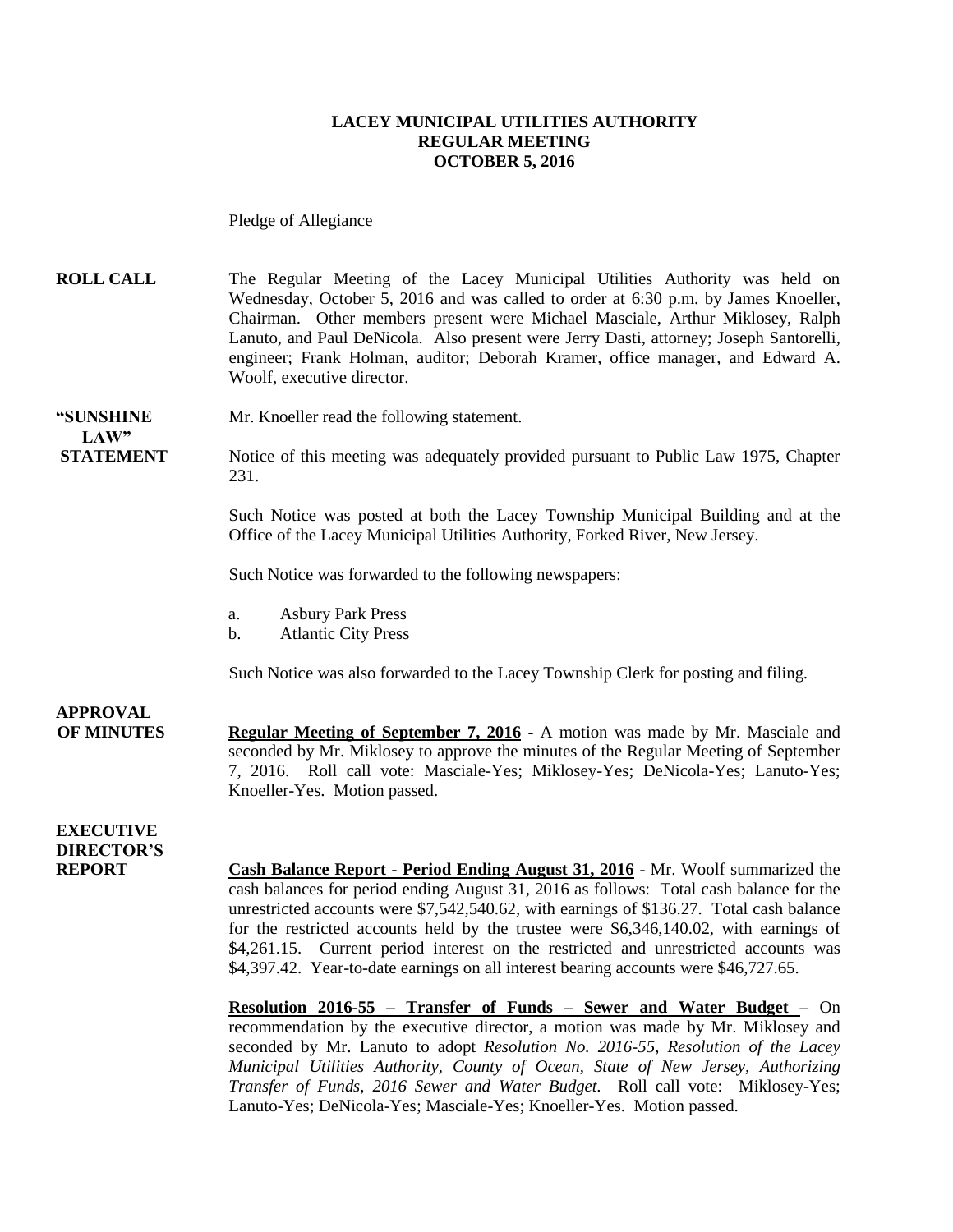**Resolution 2016-52 – Amend Developer's Agreement – 530 & 536 Lacey Road, LLC** – On recommendation by the executive director, a motion was made by Mr. Miklosey and seconded by Mr. Masciale to adopt *Resolution No. 2016-52, Resolution of the Lacey Municipal Utilities Authority, County of Ocean, State of New Jersey, Approving the Amended Developers Agreement with 530 Lacey Road, LLC and 536*  Lacey Road, LLC. Roll call vote: Miklosey-Yes; Masciale-Yes; DeNicola-Yes; Lanuto-Yes; Knoeller-Yes. Motion passed.

**Resolution 2016-53 – Letter of No Interest – Central Endeavors, LLC** – On recommendation by the executive director, a motion was made by Mr. Masciale and seconded by Mr. Miklosey to adopt *Resolution No. 2016-53, Resolution of the Lacey Municipal Utilities Authority, County of Ocean, State of New Jersey, Letter of No Interest – Minor Subdivision, Central Endeavors, LLC, Block 252, Lot 25.* Roll call vote: Masciale-Yes; Miklosey-Yes; DeNicola-Yes; Lanuto-Yes; Knoeller-Yes. Motion passed.

**Resolution 2016-54 – Letter of No Interest – Barry Wright** – On recommendation by the executive director, a motion was made by Mr. Miklosey and seconded by Mr. Lanuto to adopt *Resolution No. 2016-54, Resolution of the Lacey Municipal Utilities Authority, County of Ocean, State of New Jersey, Lot Consolidation and Minor Subdivision, Barry Wright, Block 146, Lots 1 & 3.* Roll call vote: Miklosey-Yes; Lanuto-Yes; DeNicola-Yes; Masciale-Yes; Knoeller-Yes. Motion passed.

**Teamsters Contract** – Mr. Woolf stated the Union is requesting the Authority amend the current wage language of their contract, specifically the "work out of classification". Mr. Knoeller stated it is recommended by the personnel committee that this issue be discussed during the next contract negotiations. The Board concurred.

**Proposed 2017 Sewer and Water Budget** - Mr. Woolf stated the Finance Committee discussed and reviewed the 2017 sewer and water budgets in detail. He prepared and submitted the proposed budgets for the Commissioners review.

Mr. Masciale stated the finance committee discussed each line item. There were a few minor inclusions, however, it will not have any effects on sewer and water rates. Overall, the proposed budget is a 1.77% increase.

A motion was made by Mr. Miklosey and seconded by Mr. Masciale to approve the 2017 water and sewer budgets. Roll call vote: Miklosey-Yes; Masciale-Yes; DeNicola-Yes; Lanuto-Yes; Knoeller-Yes. Motion passed.

# **BUSINESS**

**REPORT** The business report was submitted for review.

**ENGINEER'S**

**REPORT Bayonne Avenue Paving** – Mr. Santorelli stated a preconstruction meeting was held, and a Notice to Proceed has been issued. The project is scheduled to begin mid-October.

> **FEMA** – Mr. Miklosey asked about the status of the FEMA application for the 10% additional reimbursement to the Authority. Mr. Woolf stated he met with Pam Hilla of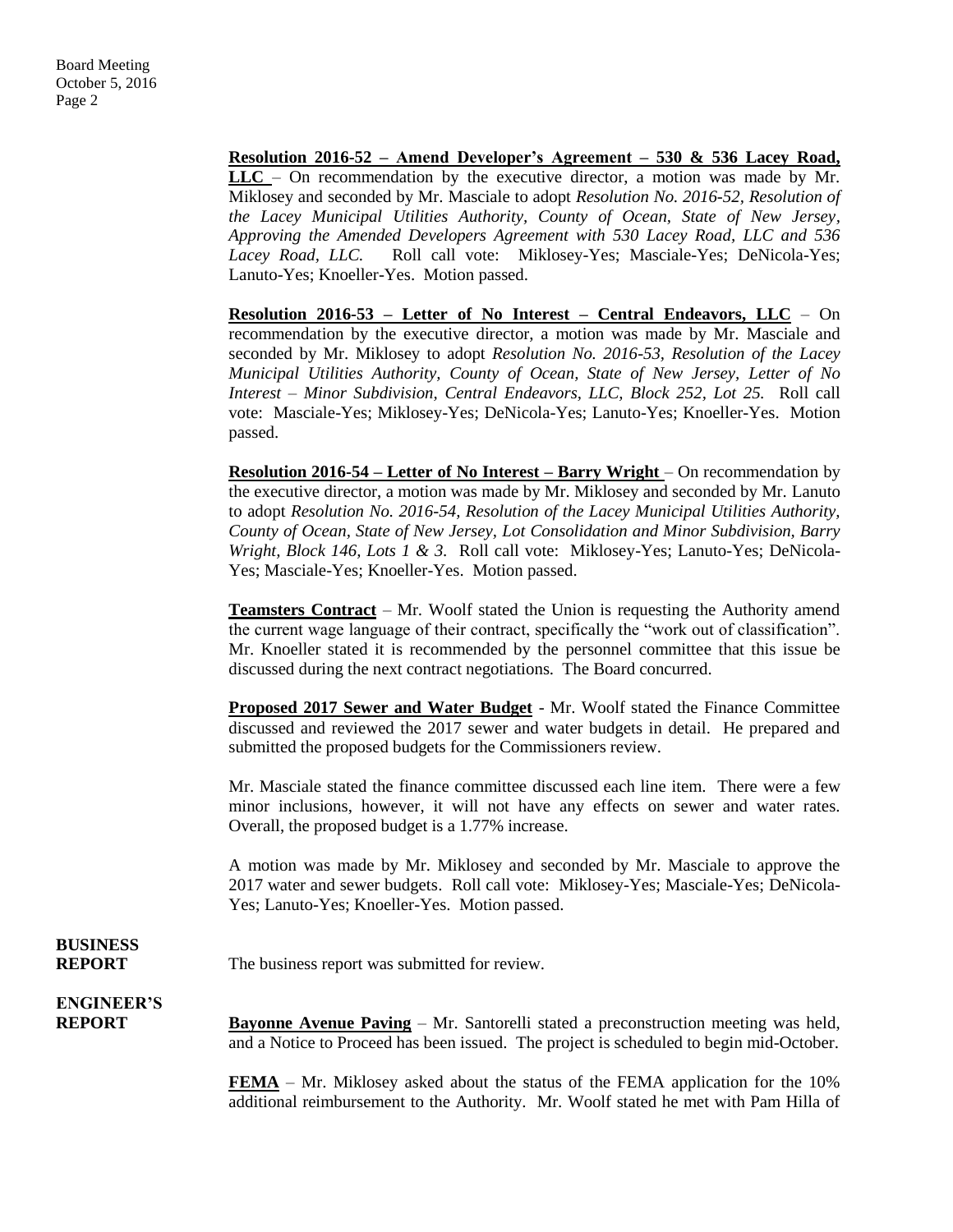RV&V to finalize the application. The application was finalized and forwarded to the State.

# **ATTORNEY'S**

**REPORT 530 & 536 Lacey Road** - Mr. Dasti stated his office prepared an Amendment to the Developers Agreement which reflects the modifications to the plans as required by the Authority's engineer.

> **Bayonne Avenue Drainage** – Mr. Dasti stated his office reviewed the Contract documents and recommend they be accepted and executed by the Authority.

> **Bee Way Water & Sewer Main Extension** – Mr. Dasti stated his office reviewed correspondence to/from RV&V and all bidders.

> **Calvin Street** – Mr. Knoeller stated there is an issue with the Calvin Street water main cover for Lacey Family Apartments project. He stated the sewer portion is complete, however, work had to stop on the water main because there was only one foot of cover over the water line which is unacceptable. Four feet of cover is required.

> The Township agreed to pass an ordinance that will reimburse the Authority for any money put out for connections. Additionally, the Township does not want the road paved until those connections are hooked up.

> Mr. Santorelli stated the engineer for the project is aware of the requirement of four feet of cover and will address this matter.

Mr. Dasti asked he be copied on any correspondence/emails related to this project.

### **AUDITOR'S**

**REPORT Accountant's Status Report – Month Ended August 31, 2016** – Mr. Holman reported both water and sewer revenues had a favorable variance for the month and year to date. Sewer and water expenses had a favorable variance for the month and year to date. Sewer and water user charges resulted in a favorable variance for the month.

#### **CORRESPONDENCE**

**Mr. & Mrs. Romanowski, Holmes Ave. North** – Requesting relief of utility bill, due to underground pipe leak. Since the water from the leak did not go into the sewer system, a motion was made by Mr. Miklosey and seconded by Mr. Masciale to grant a credit adjustment on the sewer charges in the amount of \$312.80 (41,000 gallons). Roll call vote: Miklosey-Yes; Masciale-Yes; DeNicola-Yes; Lanuto-Yes; Knoeller-Yes. Motion passed.

**Lori Sorge, Stuyvesant Street** – Requesting relief of utility bill, due to leak in crawlspace. Since the water from the leak did not go into the sewer system, a motion was made by Mr. Miklosey and seconded by Mr. Lanuto to grant a credit adjustment on the sewer charges in the amount of \$579.70 (79,000 gallons). Roll call vote: Miklosey-Yes; Lanuto-Yes; DeNicola-Yes; Masciale-Yes; Knoeller-Yes. Motion passed.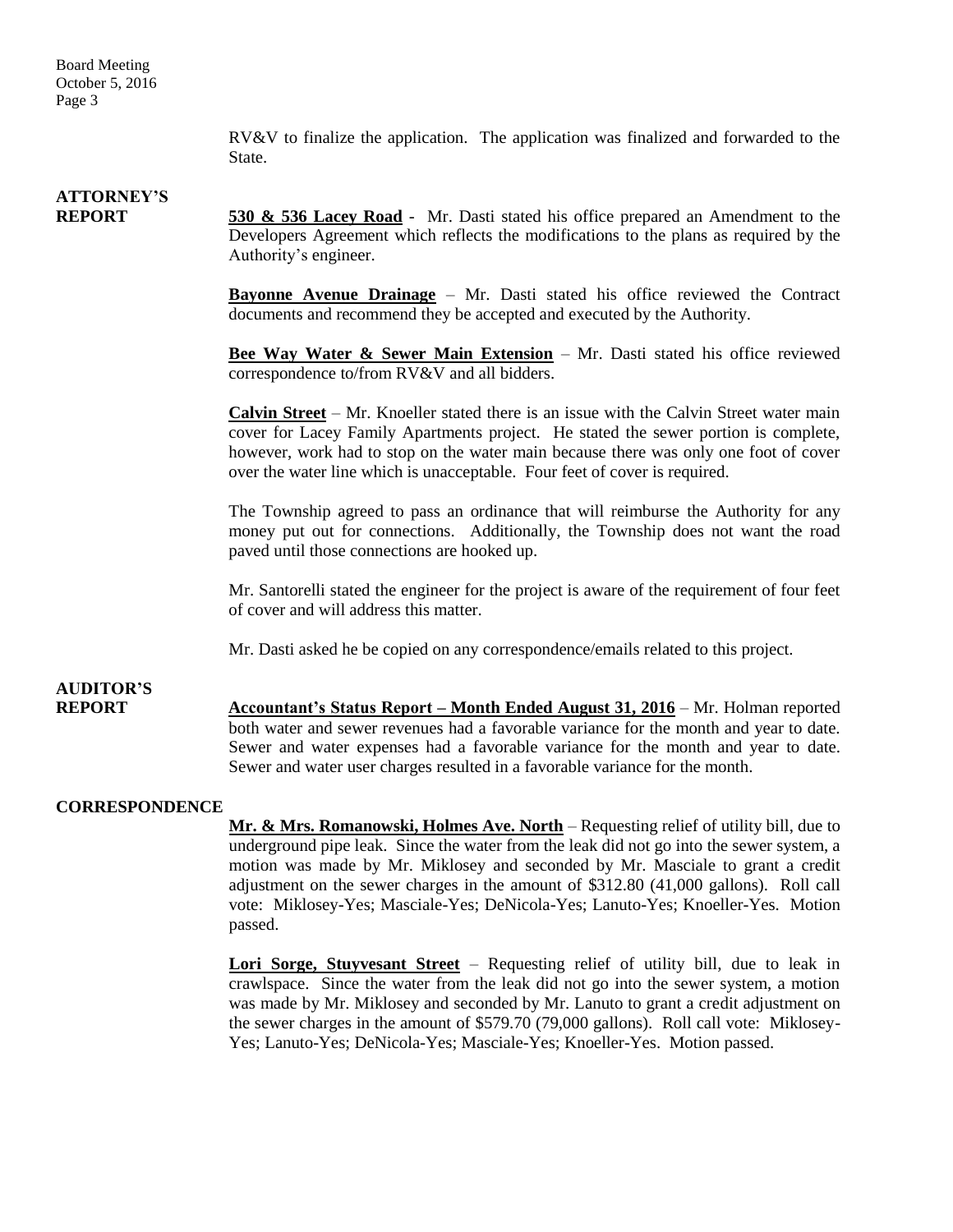**Mr. & Mrs. Boudreau, Oak Hollow Lane** – Requesting relief of utility bill, due to pipe leak. Since the water from the leak did not go into the sewer system, a motion was made by Mr. Miklosey and seconded by Mr. DeNicola to grant a credit adjustment on the sewer charges in the amount of \$376.08 (68,000 gallons). Roll call vote: Miklosey-Yes; DeNicola-Yes; Lanuto-Yes; Masciale-Yes; Knoeller-Yes. Motion passed.

**Todd Ressler, Oakwood Drive** – Requesting relief of utility bill, due to pipe leak. Since the water from the leak did not go into the sewer system, a motion was made by Mr. Miklosey and seconded by Mr. DeNicola to grant a credit adjustment on the sewer charges in the amount of \$143.50 (28,000 gallons). Roll call vote: Miklosey-Yes; DeNicola-Yes; Lanuto-Yes; Masciale-Yes; Knoeller-Yes. Motion passed.

**Neil DeGregorio, Bowsprit Pt.** - Requesting relief of utility bill, due to faulty pool fill meter. A motion was made by Mr. Miklosey and seconded by Mr. Masciale to grant a credit adjustment on the sewer charges in the amount of \$10.94 (5,320 gallons). Roll call vote: Miklosey-Yes; Masciale-Yes; DeNicola-Yes; Lanuto-Yes; Knoeller-Yes. Motion passed.

**Nick Manoy, Pine Street** - Requesting relief of utility bill, due to faulty pool fill meter. A motion was made by Mr. Miklosey and seconded by Mr. Masciale to grant a credit adjustment on the sewer charges in the amount of \$97.08 (28,000 gallons). Roll call vote: Miklosey-Yes; Masciale-Yes; DeNicola-Yes; Lanuto-Yes; Knoeller-Yes. Motion passed.

In regards to the faulty meters, Mr. Knoeller suggested a flushing program be put in place to clean out the meters when they are returned by the customer. Mrs. Kramer stated the meters are routinely inspected every year.

**Donato D'Onofrio/Spirits Liquors** – Requesting relief of utility bill, due to a severe water leak. Mr. Knoeller explained there was a leak underneath the concrete slab on the property before 2013. There was a 2" line coming in through the slab where one meter fed all the units on the property. Since then the 2" line has been rerouted and individual water meters have been installed for each unit. He pointed out the leak was before 2013, however, the calculation for relief is based on the first quarter of 2013 through the first quarter of 2016, which amounts to \$47,929.00. A motion was made by Mr. Masciale and seconded by Mr. Miklosey to grant a credit adjustment on the sewer charges in the amount of \$47,929.00 (326,000 gallons). Roll call vote: Masciale-Yes; Miklosey-Yes; DeNicola-Yes; Lanuto-Yes; Knoeller-Yes. Motion passed. Customer will be asked if they prefer a credit on their account or a check.

**OLD**

**BUSINESS** There was no old business to discuss.

**NEW**

**BUSINESS** There was no new business to discuss.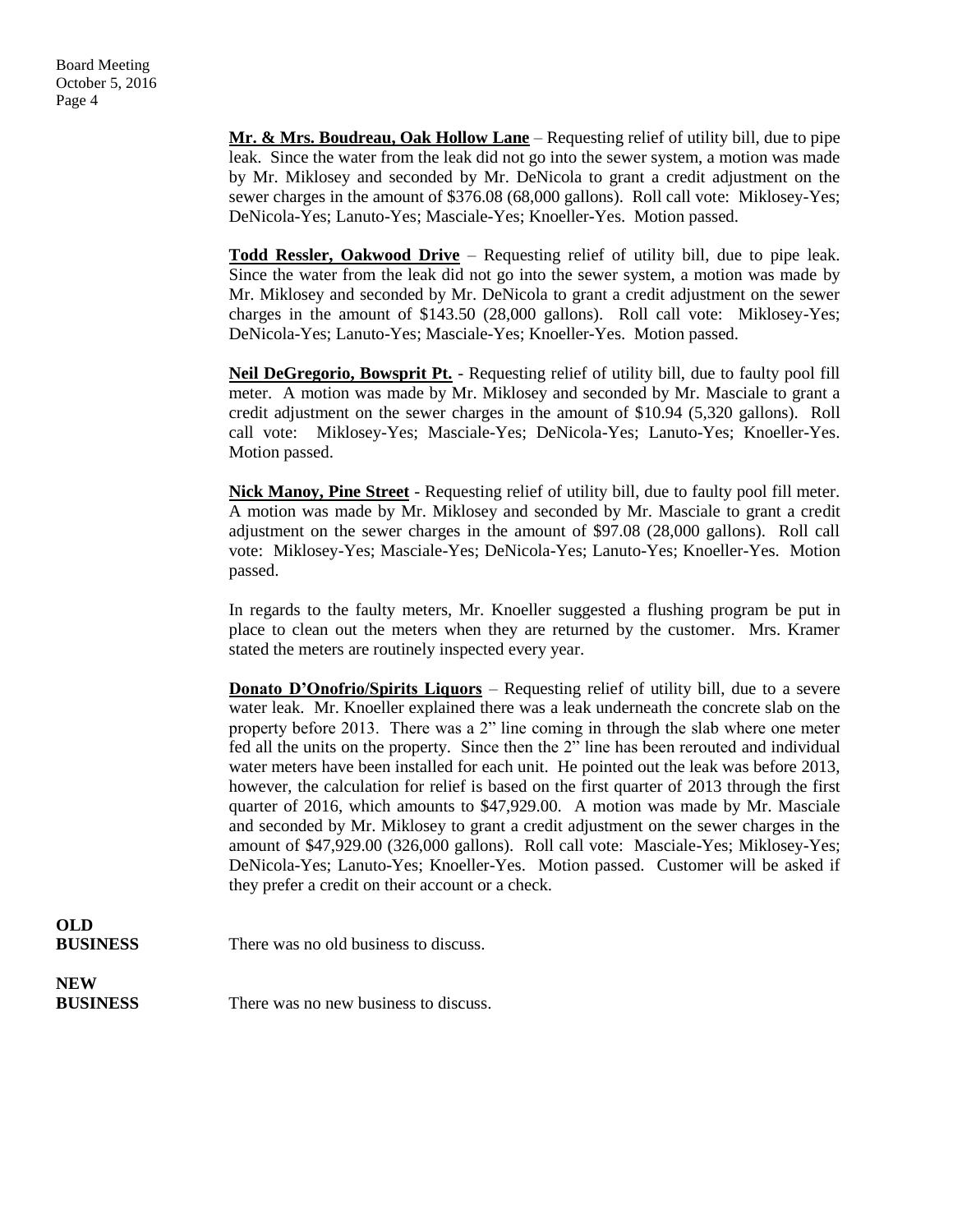### **PUBLIC BUSINESS/**

**COMMENT Regina Discenza, Sunset Drive** – Mrs. Discenza asked how are the new wells functioning, how deep they are, and what are they pumping per minute. Mr. Knoeller stated they are functioning great. They are 1600 feet deep and pumping 1500 gallons per minute.

> Mrs. Discenza asked how the relationship with RioCan (Home Depot) is. Mr. Knoeller stated the Authority has had no contact with the new owners.

> Mrs. Discenza asked how many number of homes in Lacey are in foreclosure. Mr. Knoeller stated approximately 10%.

**CLOSED** 

### **SESSION RESOLUTION**

**WHEREAS,** Section 8 of the Open Public Meetings Act, Chapter 231, Public Law 1975 permits the exclusion of the public from a meeting in certain circumstances;

**WHEREAS**, this public body is of the opinion that such circumstances presently exist.

**NOW, THEREFORE, BE IT RESOLVED** by the Lacey Municipal Utilities Authority, County of Ocean and State of New Jersey as follows:

1. The public shall be excluded from discussion of action upon the hereinafter specified subject matters.

2. The general nature of this closed session concerns personnel matters.

3. It is anticipated at this time that the above-stated matters will be made public once these matters have been resolved.

4. This resolution shall take effect immediately.

A motion was made by Mr. Masciale and seconded by Mr. Miklosey to adopt the above resolution. Roll call vote: Unanimously approved.

Separate minutes were kept on the above closed session.

**RE-OPEN**

**MEETING** A motion was made and seconded to return to open session. Motion unanimously carried.

> **Non-Union Salary Increase** - A motion was made by Mr. Miklosey and seconded by Mr. Masciale authorizing a salary increase to non-union employees, retroactive to January 1, 2016. The increase will be the same as the union employees as outlined in the union Agreement. Roll call vote: Miklosey-Yes; Masciale-Yes; DeNicola-Yes; Lanuto-Yes; Knoeller-Yes. Motion passed.